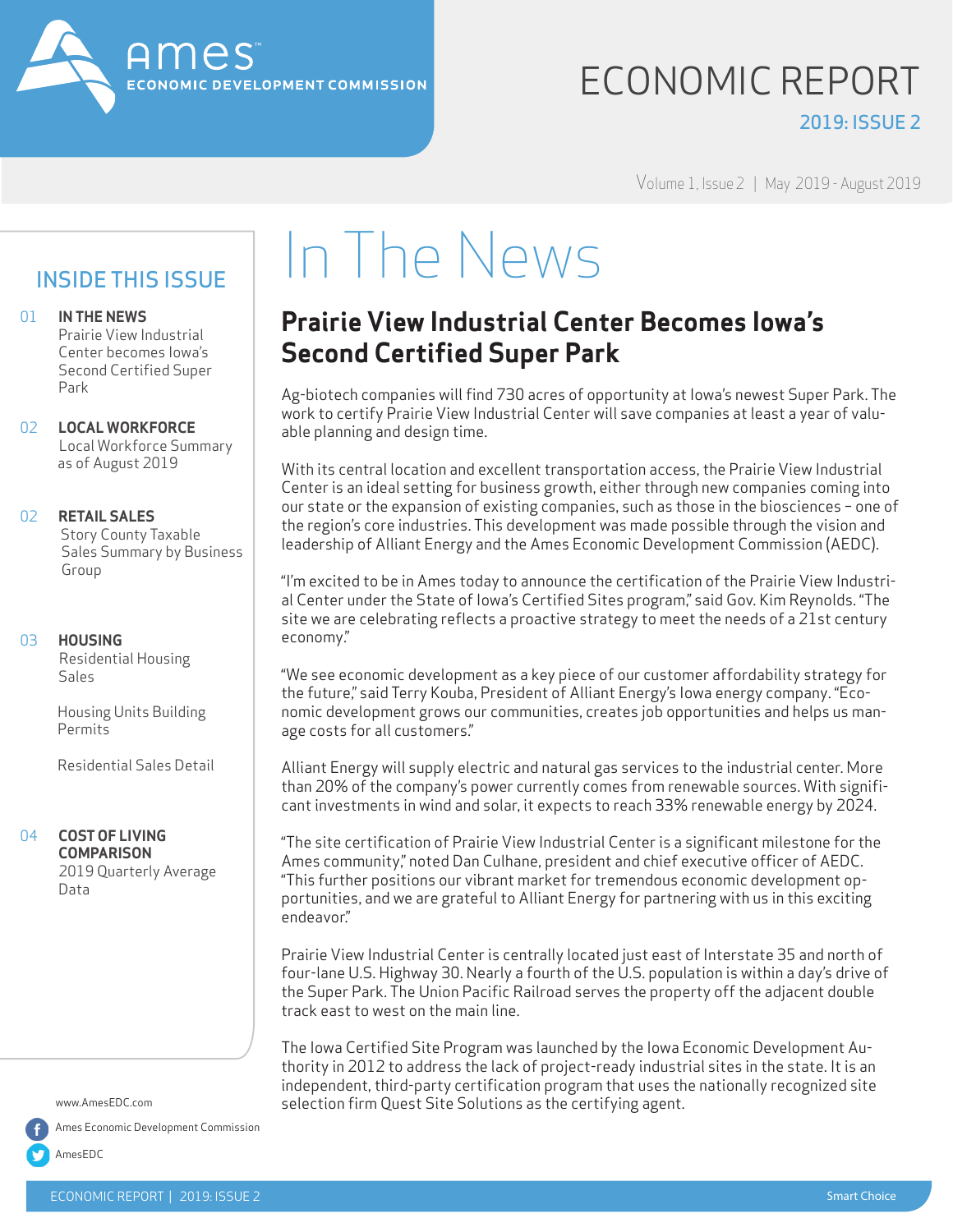

# Local Workforce

| LOCAL WORKFORCE SUMMARY AUGUST 2019 (not seasonally adjusted) |                                                                                                        |                                                 |       |      |  |  |  |  |  |
|---------------------------------------------------------------|--------------------------------------------------------------------------------------------------------|-------------------------------------------------|-------|------|--|--|--|--|--|
|                                                               | <b>Total Workforce</b><br><b>Total Unemployed</b><br><b>Total Employed</b><br><b>Unemployment Rate</b> |                                                 |       |      |  |  |  |  |  |
| Ames, August 2019                                             | 40,400                                                                                                 | 39,600                                          | 800   | 1.9% |  |  |  |  |  |
| Ames, August 2018                                             | 38,600                                                                                                 | 38,000                                          | 600   | 1.6% |  |  |  |  |  |
| Ames, August, 2014                                            | 36,700                                                                                                 | 35,600                                          | 1,100 | 3.0% |  |  |  |  |  |
|                                                               |                                                                                                        |                                                 |       |      |  |  |  |  |  |
| <b>Story County, August 2019</b>                              | 58,400                                                                                                 | 57,300                                          | 1,100 | 1.9% |  |  |  |  |  |
| <b>Story County, August 2018</b>                              | 55,900                                                                                                 | 55,000                                          | 900   | 1.7% |  |  |  |  |  |
| <b>Story County, August 2014</b>                              | 53,900                                                                                                 | 52,200                                          | 1,700 | 3.1% |  |  |  |  |  |
|                                                               |                                                                                                        | Source: Iowa Workforce Development, August 2019 |       |      |  |  |  |  |  |

## Retail Sales

### Story County Taxable Sales Summary by Business Group

| <b>Total Sales and Average Sales Per Firm</b>  | <b>Stary County FY17 Totals</b> | <b>Average Sales</b> |              |
|------------------------------------------------|---------------------------------|----------------------|--------------|
|                                                |                                 | <b>Reporting</b>     | <b>Story</b> |
| <b>Type of Firm</b>                            | Total Sales (\$)                | <b>Firms</b>         | County       |
| <b>Apparel Stores</b>                          | 35,388,319                      | 52                   | 677,288      |
| <b>Building Materials Stores</b>               | 89,227,296                      | 32                   | 2,810,309    |
| <b>Eating and Drinking Establishments</b>      | 159,728,659                     | 199                  | 803,666      |
| Food Stores (excluding non-taxable food items) | 88,721,056                      | 68                   | 1,309,536    |
| <b>General Merchandise Stores</b>              | 150,026,268                     | 17                   | 9,092,501    |
| Home Furnishings Stores                        | 30,172,817                      | 29                   | 1,031,549    |
| <b>Specialty Retail Stores</b>                 | 63,284,670                      | 371                  | 183,932      |
| <b>Service Establishments</b>                  | 165,695,556                     | 720                  | 230,133      |
| Miscellaneous Retail Firms                     | 98,847,116                      | 281                  | 352,082      |
| Automotive and Related Stores                  | 38,148,118                      | 49                   | 774,581      |
| <b>Utilities and Transportation Services</b>   | 80,380,572                      | 75                   | 1,073,934    |
| <b>Retail Sales by Wholesale Firms.</b>        | 82,286,802                      | 89                   | 927,175      |

*Source: Retail Trade Analysis Report Fiscal Year 2017, Issued April 2018, Iowa State University Department of Economics, Retrieved August 2019*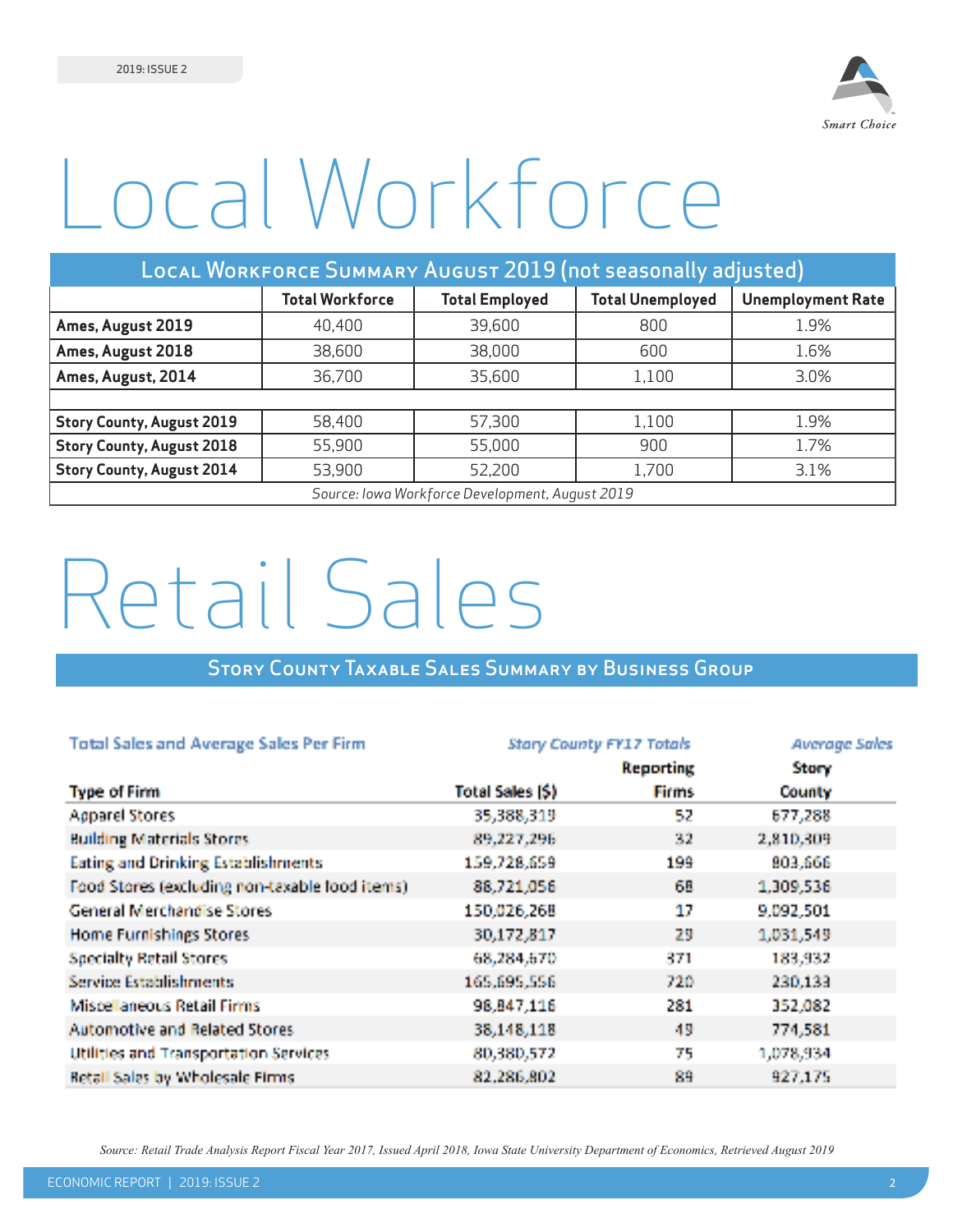

# Housing

| RESIDENTIAL HOUSING SALES - QUARTER 3 2018 VS. QUARTER 3 2019 |                                    |                                           |             |                                              |                                              |             |                                       |                                       |             |
|---------------------------------------------------------------|------------------------------------|-------------------------------------------|-------------|----------------------------------------------|----------------------------------------------|-------------|---------------------------------------|---------------------------------------|-------------|
| Q3 2018 vs. Q3 2019<br>Comparison                             | Q3 2018<br>Average<br><b>Price</b> | Q3 2019<br><b>Average</b><br><b>Price</b> | %<br>Change | # of Sales<br><b>Transactions</b><br>Q1 2018 | # of Sales<br><b>Transactions</b><br>Q1 2019 | %<br>Change | 2018<br><b>Median</b><br><b>Price</b> | 2019<br><b>Median</b><br><b>Price</b> | ℅<br>Change |
| Ames & Rural Ames<br>subdivisions                             | \$262,567                          | \$263.255                                 | $+0.3%$     | 203                                          | 197                                          | $-3.0%$     | \$234.999                             | \$243.500                             | $+3.6%$     |
| Story County excluding<br>Ames & rural<br>Ames subdivisions   | \$187.913                          | \$202.345                                 | $+7.7%$     | 107                                          | 141                                          | $-31.8%$    | \$153.750                             | \$179.900                             | $+17.0%$    |

Sales as reported to the Central Iowa Board of Realtors, 7/1/2018—9/30/2018 and 7/1/2019—9/30/2019 Source: Hunziker & Associates, Sept. 2019



| HOUSING UNITS BUILDING PERMITS IN AMES (YTD) |         |         |         |  |  |  |  |  |
|----------------------------------------------|---------|---------|---------|--|--|--|--|--|
|                                              | Q3 2019 | Q3 2018 | Q3 2014 |  |  |  |  |  |
| Total                                        | 298     | 351     | 303     |  |  |  |  |  |
| Single-Family                                | 39      | 72      | 61      |  |  |  |  |  |
| <b>Multi-Family</b>                          | 259     | 279     | 242     |  |  |  |  |  |
| 2-Unit                                       | U       | N       | U       |  |  |  |  |  |
| 3- and 4-<br>Unit                            | 3       | 3       |         |  |  |  |  |  |
| 5+ Unit                                      | 256     | 276     | 242     |  |  |  |  |  |

*Source: State of Cities Data Systems, August 2019 Preliminary Data for 2019 is subject to subsequent revision throughout the year.*

| 2019 RESIDENTIAL SALES DETAIL - EXISTING & NEW PROCESSED TO DATE |                                         |                       |                         |                                        |                      |                                 |                               |                                          |                                                               |
|------------------------------------------------------------------|-----------------------------------------|-----------------------|-------------------------|----------------------------------------|----------------------|---------------------------------|-------------------------------|------------------------------------------|---------------------------------------------------------------|
|                                                                  |                                         | <b>Number</b><br>Sold | Average<br><b>Price</b> | Average<br><b>House</b><br><b>Size</b> | Price per<br>Sq. Ft. | Average<br>Year<br><b>Built</b> | <b>Median</b><br><b>Price</b> | Annual %<br><b>Change per</b><br>Sq. Ft. | <b>Cumulative</b><br>℅<br>Change in<br>\$ / SF<br>(1995 base) |
| <b>Existing</b>                                                  |                                         | 406                   | \$229,503               | 1,469                                  | \$156.23             | 1973                            | \$215,000                     | $-1.3%$                                  | 99.1%                                                         |
|                                                                  | <b>Single-Family</b><br><b>Detached</b> | 330                   | \$238,981               | 1,532                                  | \$155.99             | 1968                            | \$221,000                     |                                          |                                                               |
|                                                                  | Townhouses/<br><b>Condos</b>            | 76                    | \$188,348               | 1,196                                  | \$157.48             | 1992                            | \$175,000                     |                                          |                                                               |
| <b>Sales</b>                                                     | <b>New Construction</b>                 | 21                    | \$394,471               | 1,602                                  | \$246.24             | 2018                            | \$380,500                     | $-1.8\%$                                 | 158.0%                                                        |
|                                                                  | <b>Single-Family</b><br><b>Detached</b> | 9                     | \$484,472               | 1,906                                  | \$254.18             | 2018                            | \$450,067                     |                                          |                                                               |
|                                                                  | Townhouses/<br><b>Condos</b>            | 12                    | \$326,971               | 1,373                                  | \$238.14             | 2018                            | \$306,500                     |                                          |                                                               |

Source: Ames City Assessor, August 2019